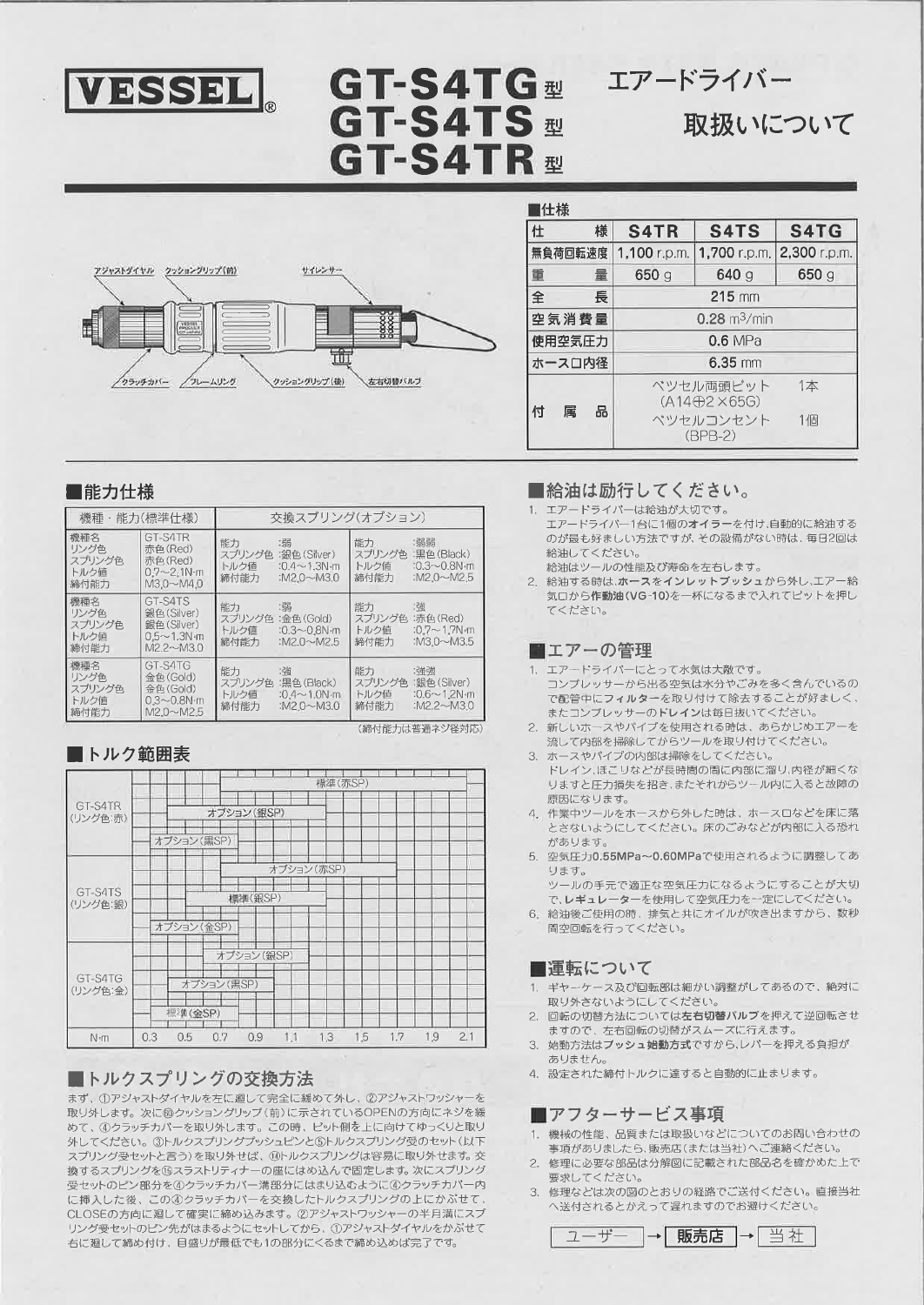## GT-S4TG, S4TS, S4TR 型分解図



|                | ■部品表           |   |   |   |  |                   |     |                |                 |              |   |   |                    |                |                 |          |    |                                      |             |                 |                |
|----------------|----------------|---|---|---|--|-------------------|-----|----------------|-----------------|--------------|---|---|--------------------|----------------|-----------------|----------|----|--------------------------------------|-------------|-----------------|----------------|
| 醫學             | 部              | 品 | 名 | 称 |  |                   | サイズ |                | 1台分 醒暑          | 部            | 品 | 名 | 称                  | サイズ            |                 | 1台分   野品 |    | 名<br>部<br>品                          | 称           | サイズ             | 1台分            |
| $\mathbf{1}$   | アジャストダイヤル      |   |   |   |  |                   |     |                | 28 <sup>1</sup> | ギヤーフレーム      |   |   |                    |                |                 |          |    | 55 サイレンサーカバーOリング                     |             | S22             | $\overline{1}$ |
| $\overline{2}$ | アジャストワッシャー     |   |   |   |  |                   |     |                | 29              | ギヤーシャフト      |   |   |                    |                |                 | 3        |    | 56 サイレンサーカバー                         |             |                 |                |
| 3              | トルクスプリングプッシュピン |   |   |   |  |                   |     | $\overline{c}$ | 30              | 遊星ギヤー        |   |   |                    |                |                 | 3        | 57 | サイレンサーニップルOリング                       |             | S <sub>16</sub> |                |
| $\overline{4}$ | クラッチカバー        |   |   |   |  |                   |     |                | 31              | ワッシャー        |   |   |                    |                |                 |          |    | 58 サイレンサーニップル                        |             |                 |                |
| 5              | トルクスプリング受      |   |   |   |  |                   |     |                | 32              | カラー          |   |   |                    |                |                 |          |    | 59 ハンガー                              |             |                 |                |
| 6              | ビット止スプリング      |   |   |   |  |                   |     |                | $33^{\circ}$    | ペアリング        |   |   |                    |                | 695ZZ(34に内蔵)    |          |    | 60 クッショングリップ(前)                      |             |                 |                |
| $\overline{7}$ | ビット止ボール        |   |   |   |  | 3.5 <sub>mm</sub> |     |                | 34              |              |   |   | エンドプレート(前) (B.B.付) |                |                 |          |    | 61 フレームリング(ゴールド)                     |             |                 |                |
| 8              | カムスライダーボール     |   |   |   |  | 5mm               |     | $\overline{c}$ | 35              | ローター         |   |   |                    |                |                 |          |    | 62 クッショングリップ (後)                     |             |                 |                |
| 9              | アンビル           |   |   |   |  |                   |     |                | 36              | ローター羽根       |   |   |                    |                |                 | 5        |    |                                      | GT-S4TS専用部品 |                 |                |
| 10             | カムクラッチボール      |   |   |   |  | 3.5 <sub>mm</sub> |     | 4              | 37              | シリンダー(K.P.付) |   |   |                    |                |                 |          |    | 63 インターナルギヤー                         |             |                 |                |
| 11             | スピンドル          |   |   |   |  |                   |     |                | 38              | シリンターノックピン   |   |   |                    |                | SP1.5×14(37に内蔵) |          |    | 64 ギヤーフレーム                           |             |                 |                |
|                | 12 リターンスプリング   |   |   |   |  |                   |     |                | 39 <sup>1</sup> |              |   |   | エンドプレート(後) (B.B.付) |                |                 |          |    | 65 ギヤーシャフト                           |             |                 | $\overline{3}$ |
| 13             | カムスライダー        |   |   |   |  |                   |     |                | GO.             | ペアリング        |   |   |                    |                | 695ZZ (39に内蔵)   | (1)      |    | 66 遊星ギヤー                             |             |                 | $\overline{3}$ |
| 14             | トルクスプリング       |   |   |   |  |                   |     |                | 41              | フレーム         |   |   |                    |                |                 |          |    | 67 ペアリング                             |             | 695ZZ           |                |
| 15             | スラストリティナー      |   |   |   |  |                   |     |                | 42              | 左右切替バルプ      |   |   |                    |                |                 |          |    | 68 フレーム                              |             |                 |                |
| 16             | カムクラッチCピン      |   |   |   |  |                   |     |                | 43              |              |   |   | 左右切替バルブスプリング       |                |                 |          |    | 69 フレームリング(シルバー)                     |             |                 | $\overline{1}$ |
| 17             | スラストボール        |   |   |   |  | 1/16"             |     | 32             | 44              |              |   |   | 左右切替パルブ止ノックピン      |                |                 |          |    |                                      | GT-S4TR専用部品 |                 |                |
| 18             | カムクラッチ         |   |   |   |  |                   |     |                | 45              | 左右切替パルププッシュ  |   |   |                    |                |                 |          |    | 70 ギヤーフレーム(前)                        |             |                 | $\mathbf{1}$   |
| 19             | パイロットシャフトスプリング |   |   |   |  |                   |     |                | 46              | ノック止Cピン      |   |   |                    |                |                 |          |    | 71 ギヤーシャフト(前)                        |             |                 | 3              |
| 20             | カムシャフト         |   |   |   |  |                   |     |                | 47              | 0リング         |   |   |                    | P <sub>7</sub> |                 |          |    | 72 游星ギヤー                             |             |                 | 6              |
| 21             | パイロットシャフト      |   |   |   |  |                   |     |                | 48              | 弁ポール         |   |   |                    | 8mm            |                 |          |    | 73 フッシャー                             |             |                 |                |
| 22             | スナップリング        |   |   |   |  | E2.3              |     |                | 49              | スロットルスプリング   |   |   |                    |                |                 |          |    | 74 ギヤーフレーム(後)                        |             |                 |                |
| 23             | スラストペアリング      |   |   |   |  | T1790             |     |                | 50              | スロットルスプリング押え |   |   |                    |                |                 |          |    | 75 ギヤーシャフト(後)                        |             |                 | 3              |
| 24             | スロットル押棒        |   |   |   |  |                   |     |                | 51              |              |   |   | サイレンサーケースOリング      | S22            |                 |          |    | 76 ローターギヤー                           |             |                 |                |
|                | 25 ギヤーケース      |   |   |   |  |                   |     |                | 52              |              |   |   | サイレンサーフィルター(前)     |                |                 |          | 77 | ローター                                 |             |                 |                |
|                | 26 ペアリング       |   |   |   |  | 6900ZZ            |     |                | 53              | サイレンサーケース    |   |   |                    |                |                 |          |    | 78 フレーム                              |             |                 |                |
| 27             | インターナルギヤー      |   |   |   |  |                   |     |                | 54              |              |   |   | サイレンサーフィルター(後)     |                |                 |          |    | 79 フレームリング(レッド)                      |             |                 |                |
|                |                |   |   |   |  |                   |     |                |                 |              |   |   |                    |                |                 |          |    | ※〇印につきましては、セット部品ですので、ご注文の際にはご注意願います。 |             |                 |                |



※本書の内容は予告なく変更することがあります。

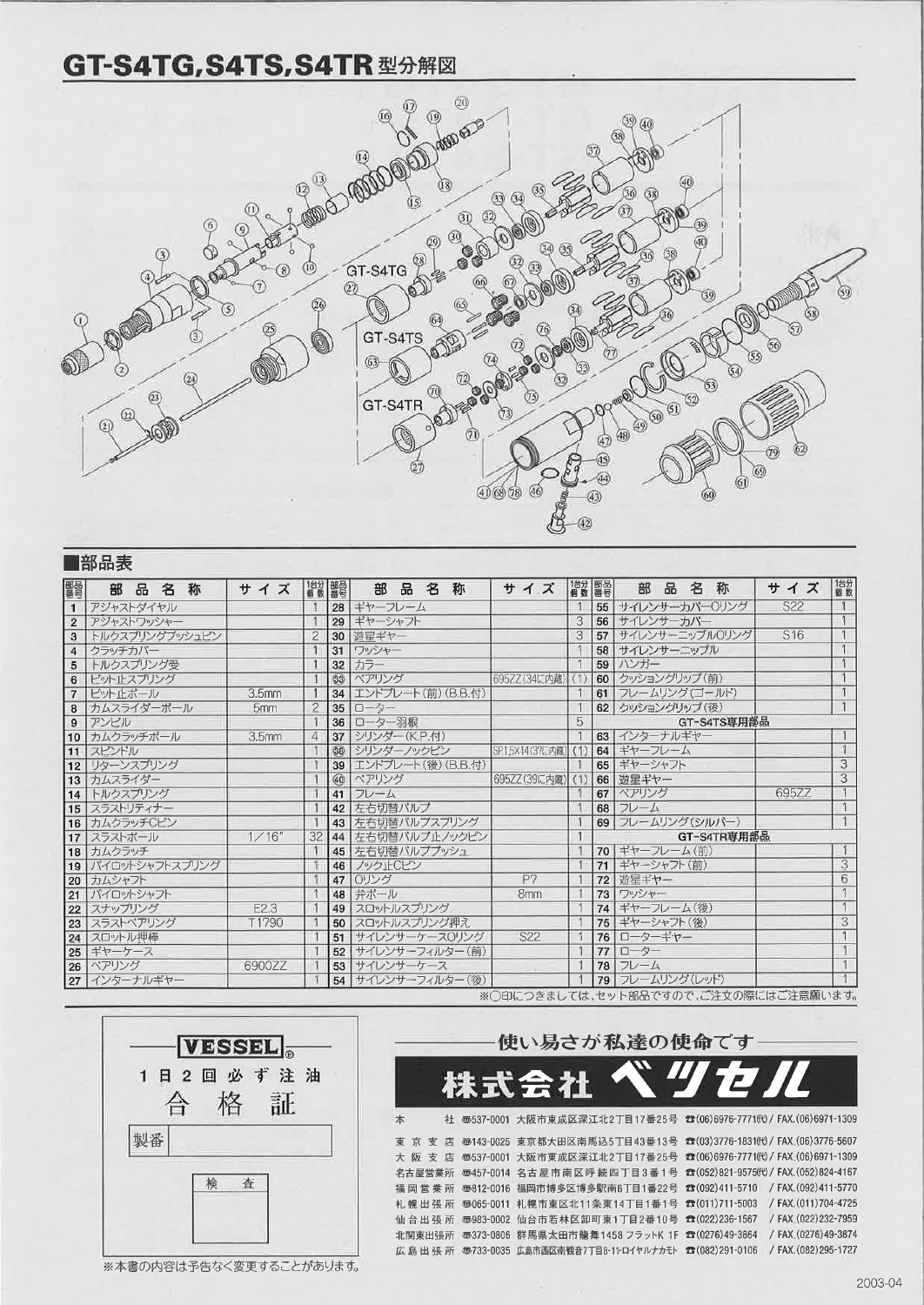

NUT, TORQUE INDICATION CUSHION GRIP (FRONT)

HOUSING, CLUTCH COLOUR RING

# **GT-S4TG<br>GT-S4TS GT-S4TR**

## **OPERATORS MANUAL**

For safety use, piease follow the instructions The operation without your local regulations may cause serious injury. Read thoroughly and understand this instruction manual and keep this within reach for future reference.

 $\overline{\mathsf{S4TG}}$ 

 $2,300$  r.p.m.

 $650q$ 

 $1PC$ 

1PC

## **SPECIFICATIONS**

|                               |                    | S4TR                  | S <sub>4</sub> T <sub>S</sub>                        |  |  |  |
|-------------------------------|--------------------|-----------------------|------------------------------------------------------|--|--|--|
|                               | FREE SPEED         | 1,100 r.p.m.          | 1.700 r.p.m.                                         |  |  |  |
| <b>SILENCER</b>               | <b>NET WEIGHT</b>  | 650a                  | 640 <sub>a</sub>                                     |  |  |  |
|                               | O.A.L.             |                       | $215$ mm                                             |  |  |  |
|                               | AIR CONSUMPTION    | $0.283$ min           |                                                      |  |  |  |
|                               | AIR PRESSURE       |                       | $6.0$ kg / cm <sup>2</sup>                           |  |  |  |
|                               | AIR HOSE BORE DIA. |                       | 6.35mm                                               |  |  |  |
| GRIP (REAR)<br>VALVE, REVERSE | <b>ACCESSORIES</b> | VESSEL DOUBLE END BIT |                                                      |  |  |  |
|                               |                    |                       | $(A14 (+)2 \times 65)$<br><b>VESSEL AIR COUPLING</b> |  |  |  |
|                               |                    | (PP9.2)               |                                                      |  |  |  |

## **CLASSIFIED CAPACITY SPECIFICATIONS**

CUSHION

| MODEL CAPACITY                                                                                                 | (STANDARD)                                                     |                                                                                               | <b>EXCHANE SPRING</b>                                    | (OPTIONAL)                                                                                 |                                                    |
|----------------------------------------------------------------------------------------------------------------|----------------------------------------------------------------|-----------------------------------------------------------------------------------------------|----------------------------------------------------------|--------------------------------------------------------------------------------------------|----------------------------------------------------|
| <b>MODEL</b><br>RING COLOUR<br>TORQUE SPRING COLOUR<br><b>TORQUE RANGE</b><br>FASTENING CAPACITY               | GT-S4TR<br><b>RED</b><br>RED<br>$0.7 - 2.1N$ m<br>M3.0~M4.0    | <b>CAPACITY</b><br>TORQUE SPRING COLOUR : SILVER<br>TORQUE RANGE<br><b>FASTENING CAPACITY</b> | : SLIGHT WEAK<br>$: 0.4 \sim 1.3 N m$<br>: $M2.0 - M3.0$ | CAPACITY<br>TORQUE SPRING COLOUR BLACK<br><b>TOROUE RANGE</b><br><b>FASTENING CAPACITY</b> | : WEAK<br>$0.3 - 0.8$ N m<br>: $M2.0 - M2.5$       |
| <b>MODEL</b><br>RING COLOUR<br>TORQUE SPRING COLOUR<br><b>TOROUE RANGE</b><br><b>FASTENING CAPACITY</b>        | GT-S4TS<br><b>SILVER</b><br>SILVER<br>l0.5∼1.3N m<br>M2.2~M3.0 | CAPACITY<br>TORQUE SPRING COLOUR : GOLD<br><b>TOROUE RANGE</b><br><b>FASTENING CAPACITY</b>   | : SLIGHT WEAK<br>$:0.3 - 0.8N$ m<br>$:112.0 - 142.5$     | <b>CAPACITY</b><br>TORQUE SPRING COLOUR RED<br>TORQUE RANGE<br><b>FASTENING CAPACITY</b>   | <b>WEAK</b><br>$0.7 \sim 1.7$ N m<br>: $M30 - M35$ |
| <b>MODEL</b><br>RING COLOUR<br><b>TORQUE SPRING COLOUR</b><br><b>TORQUE RANGE</b><br><b>FASTENING CAPACITY</b> | GT-S4TC<br>GOLD<br>GOLD<br>$0.3 - 0.8N$ m<br>$M2.0 - M2.5$     | CAPACITY<br>TORQUE SPRING COLOUR BLACK<br>TORQUE RANGE<br><b>FASTENING CAPACITY</b>           | : STRONG<br>$:0.4 \sim 1.0 N m$<br>$: 112.0 - M3.0$      | CAPACITY<br>TORQUE SPRING COLOUR : SILVER<br>TORQUE RANGE<br><b>FASTENING CAPACITY</b>     | : STRONGER<br>$0.6 - 1.2N$ m<br>$1.122 - 1130$     |

| TORQUE RANGE CHART ( |     |              |                 |     |                |                  |     |     |     |     | )= Torque Spring Colour |  |
|----------------------|-----|--------------|-----------------|-----|----------------|------------------|-----|-----|-----|-----|-------------------------|--|
|                      |     |              |                 |     |                |                  |     |     |     |     |                         |  |
|                      |     |              |                 |     |                | Standard (Red)   |     |     |     |     |                         |  |
| GT-S4TR              |     |              |                 |     |                |                  |     |     |     |     |                         |  |
| (RED)                |     |              | Option (Silver) |     |                |                  |     |     |     |     |                         |  |
|                      |     |              |                 |     |                |                  |     |     |     |     |                         |  |
|                      |     | Option(BL)   |                 |     |                |                  |     |     |     |     |                         |  |
|                      |     |              |                 |     |                |                  |     |     |     |     |                         |  |
|                      |     |              |                 |     |                | Option (Red)     |     |     |     |     |                         |  |
| GT-S4TS              |     |              |                 |     |                |                  |     |     |     |     |                         |  |
|                      |     |              |                 |     |                | Standard(Silver) |     |     |     |     |                         |  |
| (SILVER)             |     |              |                 |     |                |                  |     |     |     |     |                         |  |
|                      |     | Option(GD)   |                 |     |                |                  |     |     |     |     |                         |  |
|                      |     |              |                 |     |                |                  |     |     |     |     |                         |  |
|                      |     |              |                 |     |                |                  |     |     |     |     |                         |  |
|                      |     |              |                 |     | Option(Silver) |                  |     |     |     |     |                         |  |
| GT-S4TG              |     |              |                 |     |                |                  |     |     |     |     |                         |  |
| (GOLD)               |     |              | Option (BL)     |     |                |                  |     |     |     |     |                         |  |
|                      |     |              |                 |     |                |                  |     |     |     |     |                         |  |
|                      |     | Standard(GD) |                 |     |                |                  |     |     |     |     |                         |  |
|                      |     |              |                 |     |                |                  |     |     |     |     |                         |  |
| Νm                   | 0.3 | $\cdot$ 0.5  | - 0,7           | 0,9 |                | 1,1              | 1,3 | 1,5 | 1.7 | 19. | 24                      |  |

## HOW TO EXCHANGE TORQUE SPRING

First, turn (D nut, torque indication to the left for removing it. Then remove (2) washer, pin slider Loosen a screw to the direction "OPEN" shown on @ cushion grip, front and remove 4 housing, clutch. Remove (3) pin, torque spring and 5 retainer, torque spring (hereafter called "spring retainer set")

Take out already installed (1) torque spring and exchange needed optional torque spring to match the appropriate work. Insert exchange torque spring to (5) retainer, thrust ball and fix it. After putting pins, torque spring into the grooves insert this 4 housing, clutch over torque spring and turn to the direction "CLOSE" for securely lock. After setting pins, torque spring to fit into woodruff keyseat on (2) washer, pin slider insert (1) nut, torque indication and turn to the right until at least first division appears on housing clutch

### **ELUBRICATION**

- Lubrication is indispensable to air tools. The most ideal  $\mathbf 1$ maintenance is to install one lubricator to a tool for automatic oil feed, but if it is not available, manual lubrication twice every day is recommended for longer life and keeping the efficient function of mechanism.
- For manual lubrication, disconnect air hose from bushing,  $\overline{2}$ air inlet and full up OPERATION OIL(VG-10) into the air feed in take and push the bit.

### **■ AIR SUPPLY**

- $\mathbf{1}$ . Air tools are adversely affected by moisture. Since air from compressor contains much moisture and dust, it is desirable to provide a filter and lubricator in the pipe line to remove such undesirable elements. Also take the drain out from air tank every day.
- When using brand-new air hose or air pipe, blow and clean  $\overline{2}$ the inside of air hose or pipe before installation.
- $\mathcal{E}$ Keep inside of air hose or air pipe clean to prevent air drop problem caused by the lots of drain and dust accumulated and possibly make the inside diameter smaller in the long use
- $\overline{4}$ When disconnect air hose from air tool while in the operation, do not drop air hose end to the floor as dust or other elements may come into air hose.
- $5.$ Use air requlator to keep stable air pressure at  $0.55MPa \sim 0.60MPa$  at the tool.
- It is important to get proper air pressure at the tool
- After lubrication, oil will discharged the exhaust upon operation  $\sqrt{2}$ Flush out air motor for a few seconds

## **OPERATIONS**

- Precision adjustment has been made around case, gear  $\mathbf{1}$ and rotating section.
- Do not attempt to disassemble under any circumstance. Smooth change of right/left turn direction can be done.  $2.$
- Push reverse button makes instantly change direction of air motor rotation.
- 3. Push-to-Start system eliminates troublesome to press throttle lever.
- $\overline{4}$ Air motor will automatically stop when the load reaches at the pre-set torque.